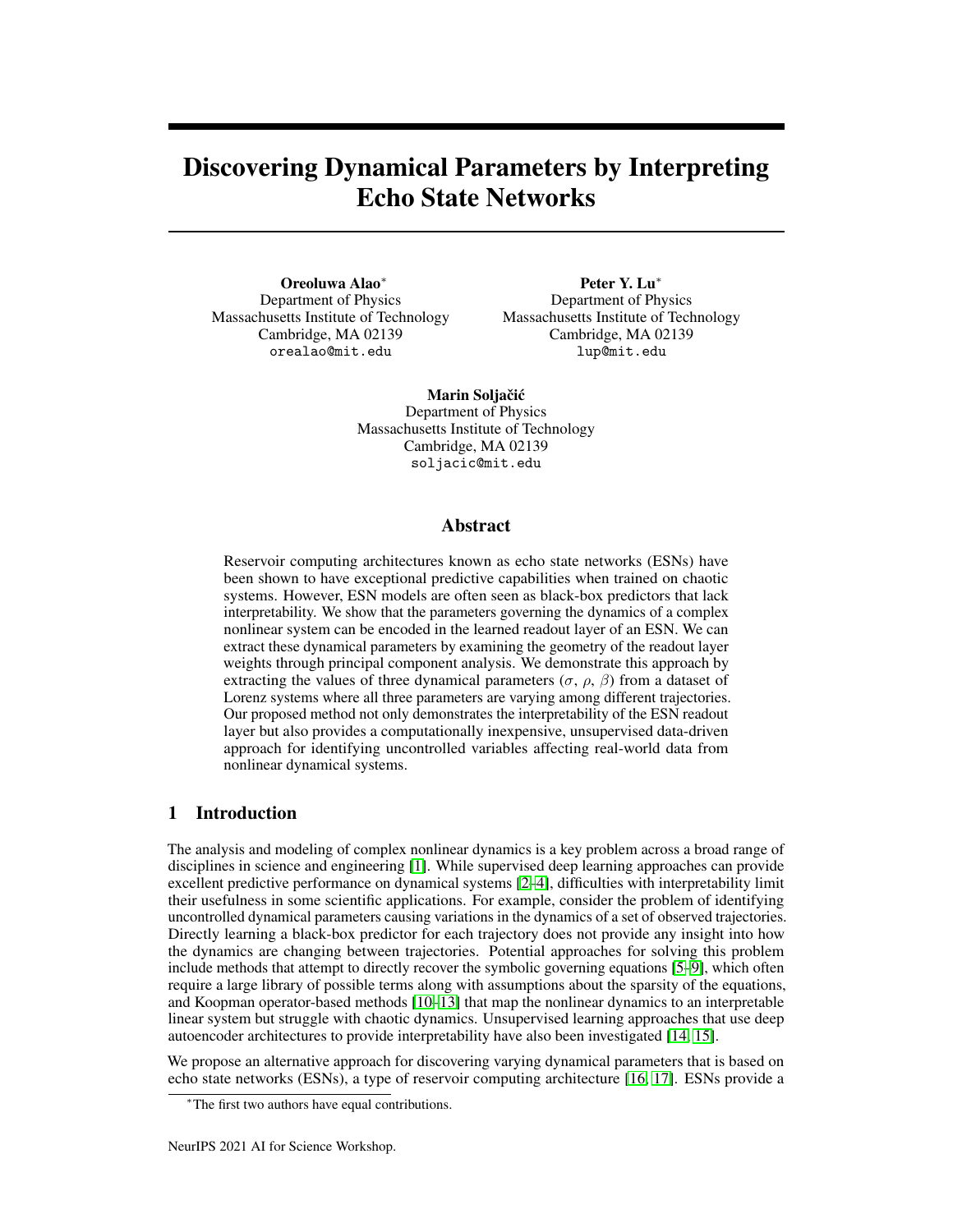fast and easy way to build predictive models for dynamical systems [\[18–](#page-5-7)[20\]](#page-6-0) and have been shown to perform remarkably well when trained to forecast complex nonlinear dynamics exhibiting highdimensional chaos [\[4,](#page-4-2) [19,](#page-6-1) [21\]](#page-6-2). While superficially similar to recurrent architectures in deep learning, ESNs are inexpensive to train and do not suffer from exploding or vanishing gradients due to their use of a large sparse reservoir with fixed weights [\[4,](#page-4-2) [18\]](#page-5-7). Correctly constructed ESNs also exhibit the echo state property [\[16,](#page-5-5) [22\]](#page-6-3), which provides many nice theoretical guarantees and allows for the ESN to be effectively trained by only fitting the output weights of the final readout layer via linear regression.

However, ESNs are generally considered black-box predictors that have the same issues with interpretability as deep learning approaches. Our work demonstrates that this is not the case. By sharing the fixed weights across a series of separately trained ESNs, we can interpret the learned output weights from the readout layer as a representation of the system dynamics and use manifold learning to extracted the varying dynamical parameters affecting the data. Using the chaotic Lorenz system [\[23\]](#page-6-4) as an example, we show that this approach is able to quickly and accurately learn high-quality predictive models and then extract an embedding which encodes three distinct varying parameters that affect the dynamics of the system.

## 2 Methods

To produce a set of interpretable representations of the system dynamics, we train a series of echo state networks (ESNs) that share the same reservoir and input weights. Each ESN is trained on a distinct trajectory in the dataset and, after training, produces a linear readout layer which we use as our representation of the dynamics. We then analyze the geometry of the readout layer weights using a manifold learning method—in our case, principal component analysis (PCA)—and extract parameters that account for the varying dynamics among the trajectories in the dataset.

#### 2.1 ESN training and prediction

ESNs are reservoir computing architectures that consist of a large, fixed sparse reservoir  $A \in \mathbb{R}^{n \times n}$ with hidden size n, a fixed set of input weights  $W_{in} \in \mathbb{R}^{n \times d}$ , and a trained set of output or readout weights  $\mathbf{W}_{out} \in \mathbb{R}^{d \times n}$ . A standard discrete time ESN can model a d-dimensional dynamical system

<span id="page-1-1"></span>
$$
\frac{\mathrm{d}\mathbf{u}(t)}{\mathrm{d}t} = \mathbf{F}_{\theta}(\mathbf{u}(t))\tag{1}
$$

with dynamical parameters  $\theta$  and states  $\mathbf{u}(t) \in \mathbb{R}^d$  discretized as a time series  $\{\mathbf{u}_{t_0}, \mathbf{u}_{t_0+\Delta t}, \ldots\}$ with a fixed time step  $\Delta t$ .

**Training**—To train the output weights  $W_{\text{out}}$ , we first feed a training trajectory  $\{u_t\}_{t=t_0}^{T_{\text{train}}}$  into the ESN in a recurrent fashion

<span id="page-1-0"></span>
$$
\mathbf{r}_{t+\Delta t} = \tanh(\mathbf{A}\mathbf{r}_t + \mathbf{W}_{\text{in}}\mathbf{u}_t),\tag{2}
$$

producing a series of hidden reservoir states  $\{r_{t_0}, r_{t_0+\Delta t}, ...\}$  where each  $r_t \in \mathbb{R}^n$  and  $r_{t_0} = 0$ is initialized as the zero vector. The output weights  $W_{\text{out}}$  are then fitted using a (regularized) linear regression to map the hidden states  $\mathbf{r}_t$  back to the physical states  $\mathbf{u}_t$  such that  $\mathbf{u}_t \approx \mathbf{W}_{\text{out}} \mathbf{r}_t$ , corresponding to the final readout layer of the ESN. Because the training only involves passing the inputs through the ESN once and then fitting the final readout layer using linear regression, this process is both fast and computationally inexpensive.

**Prediction**—To predict the future states of a test trajectory  $\{u_t\}_{t=t_0}^{T_{\text{test}}}$ , the new trajectory is fed recurrently into the ESN as during training [\(2\)](#page-1-0), and then future physical states  $\hat{\mathbf{u}}_t = \mathbf{W}_{\text{out}} \mathbf{r}_t$  for  $t > T_{\text{test}}$  are computed using the output weights from the readout layer. The predicted states  $\hat{u}_t$  are then fed back into the recurrent architecture to obtain subsequent hidden states

$$
\mathbf{r}_{t+\Delta t} = \tanh(\mathbf{A}\mathbf{r}_t + \mathbf{W}_{\text{in}}\hat{\mathbf{u}}_t). \tag{3}
$$

#### 2.2 Training ESNs with unique and comparable readout layers

Because our approach treats the trained output weights  $\mathbf{W}_{out}$  from the readout layer as a representation of the system dynamics, we require  $\mathbf{W}_{\text{out}}$  to be comparable across ESNs trained on distinct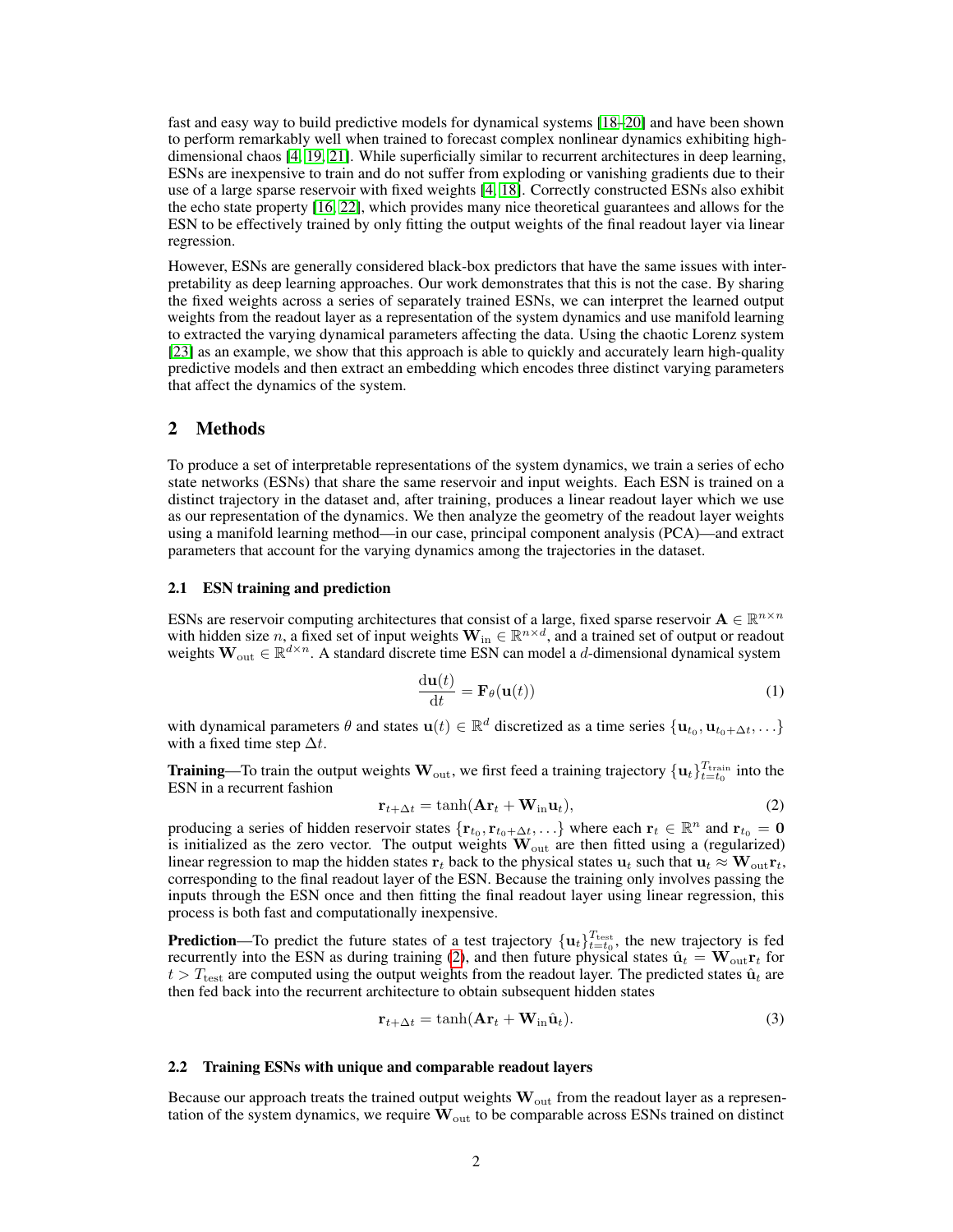

<span id="page-2-0"></span>Figure 1: Prediction example for a test trajectory with dynamical parameters  $\sigma = 10.3$ ,  $\rho = 29.2$ ,  $\beta = 2.58$ . (a)–(c) The plots of the individual states x, y, z of the Lorenz system show the predicted dynamics (orange) compared with the actual ground truth dynamics (blue). Times are given in units of  $\tau$ , the Lyapunov time of the dynamics. (d) The root mean squared error (RMSE) between the predicted and actual dynamics (normalized by the standard deviation over the entire trajectory) is used to define the prediction horizon, which corresponds to the first time at which the normalized RMSE rises above 1. The prediction horizon for this example is  $4.56\tau$ . (e) The phase space plot consists of the full trajectory of the actual dynamics (blue) alongside a partial trajectory of the predicted dynamics (orange), showing the predicted trajectory up to the prediction horizon where the two trajectories diverge. (f) For three sets of ESNs trained with ridge regression parameters  $\gamma = 0.01$ , 0.05, 0.1, the average mean squared error (MSE) over the entire test trajectory (normalized by twice the variance) is plotted versus the prediction horizon for each example in the test set. We ultimately chose to use  $\gamma = 0.1$ , which results in good long-term prediction stability as indicated by an average normalized MSE that is consistently low and close to 1.

trajectories with varying dynamics. To ensure this, we use the same fixed reservoir and input weights for all our ESNs and impose  $L_2$  regularization on the linear regression (i.e. ridge regression) when fitting  $W_{\text{out}}$ . Along with proper initialization of the ESN to ensure the echo state property (ESP) is fulfilled [\[16,](#page-5-5) [22\]](#page-6-3), these conditions also maintain uniqueness among the learned readout layers corresponding to different dynamics. The ESP guarantees that each input sequence  $\{u_t\}_{t=-\infty}^{T-1}$ corresponds to a unique reservoir state  $r<sub>T</sub>$ . Then, because the dynamical system is Markovian [\(1\)](#page-1-1), each set of dynamical parameters  $\theta$  and physical state  $\mathbf{u}_T$  have a unique input sequence history and so correspond to a unique  $\mathbf{r}_T$ . Therefore, the mapping  $\mathbf{r}_T \to \mathbf{u}_T$ , which is approximated by the readout layer, is also unique for each  $\theta$ . Finally, by using ridge regression to fit the readout layer—a common practice for training ESNs—we obtain a unique set of output weights  $W_{\text{out}}$  for each  $\theta$ .

#### 2.3 Extracting dynamical parameters using manifold learning

Once we have the dynamics encoded in the output weights  $W_{\text{out}}$ , we can analyze the geometry of this representation by performing manifold learning. In our experiments, we found that applying PCA to the flattened output weights was enough to extract a reasonable low-dimensional embedding that encodes the dynamical parameters  $\theta$ .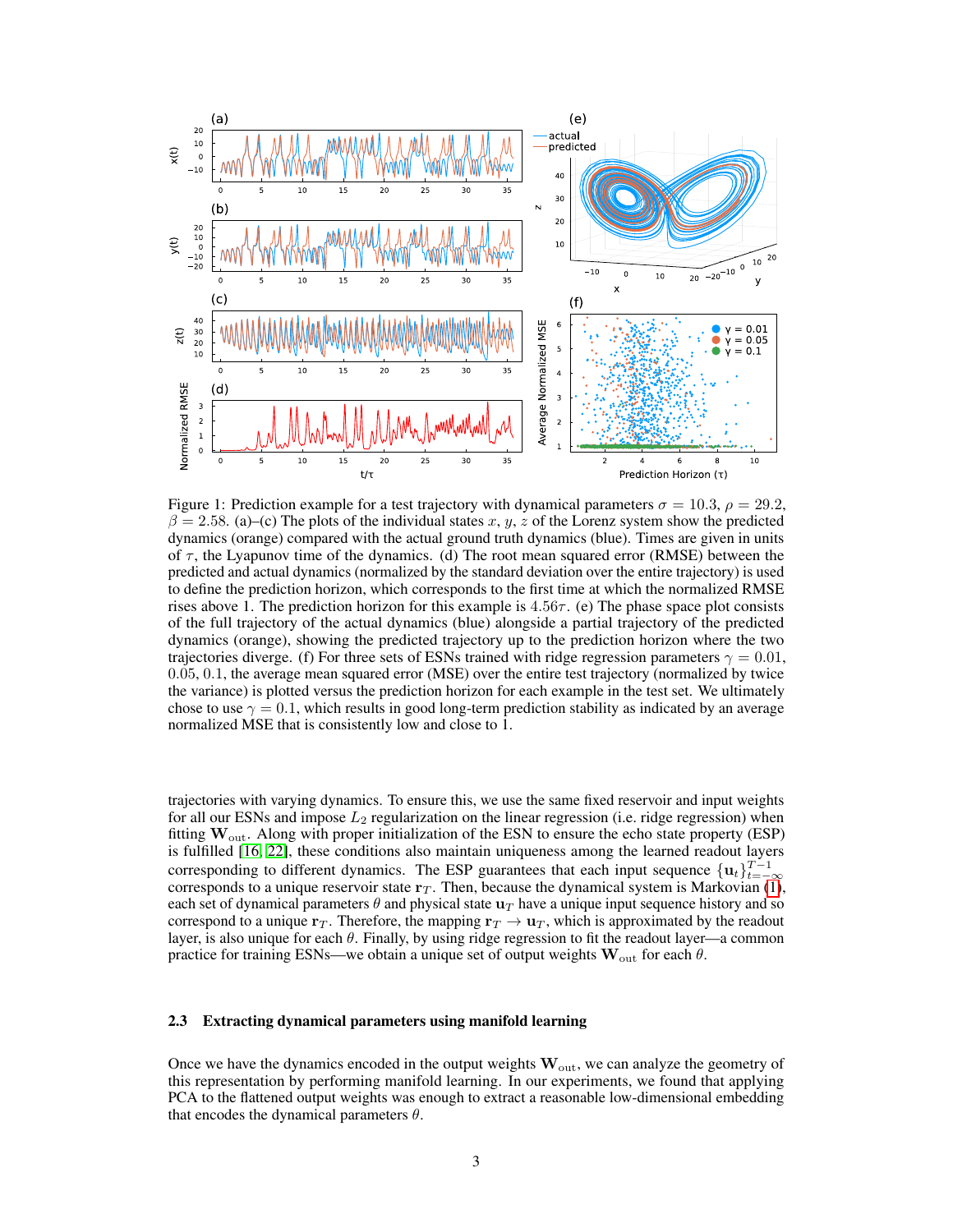

<span id="page-3-0"></span>Figure 2: Three-dimensional embedding of the varying dynamical parameters  $\sigma$ ,  $\rho$ ,  $\beta$  of the Lorenz system extracted from the trained output weights  $W_{\text{out}}$  using PCA. (a)–(c) The scatter plots show cross-sections of the extracted embedding colored by the ground truth parameters  $\sigma$ ,  $\rho$ ,  $\beta$ .  $\rho$  is primarily aligned with component 1, while  $\sigma$  and  $\beta$  are embedded in components 2 and 3. (d)–(f) The predicted dynamical parameters, based on a linear fit from the extracted embedding, are plotted versus the ground truth parameters. The parameters  $\sigma$  and  $\rho$  are very well represented with  $R^2 = 0.993$  and 0.996, respectively, while the embedding of  $\beta$  is slight noisier with  $R^2 = 0.925$ .

### 3 Lorenz System Experiment

The Lorenz system [\[23\]](#page-6-4) is a three-dimensional chaotic dynamical system governed by

$$
\begin{aligned}\n\frac{\mathrm{d}x}{\mathrm{d}t} &= \sigma(y - x) \\
\frac{\mathrm{d}y}{\mathrm{d}t} &= x(\rho - z) - y \\
\frac{\mathrm{d}z}{\mathrm{d}t} &= xy - \beta z\n\end{aligned}
$$
\n(4)

with the parameters  $\sigma$ ,  $\rho$ ,  $\beta$  traditionally chosen to be 10, 28, 8/3, respectively. For our dataset, we generate 1000 trajectories each with 300,000 time steps ( $\Delta t = 0.02$ ) for training and a subsequent 50,000 time steps for testing. For each trajectory, we independently sample the three dynamical parameters  $\sigma$ ,  $\rho$ ,  $\beta$  from uniform distributions that cover  $\pm 5\%$  of their standard values to mimic uncontrolled variations in the dynamics. Using a sparse reservoir (with size 300, degree 6, and a spectral radius of 0.1 as suggested by [\[20\]](#page-6-0)), an input weight scaling of 0.1, as well as a ridge regression regularization parameter  $\gamma = 0.1$ , we achieve long-term stability and good prediction performance (Fig. [1\)](#page-2-0) with a mean prediction horizon of 3.2 $\tau$ . Here,  $\tau = \Lambda_{\text{max}}^{-1}$  refers to the Lyapunov time of the chaotic system, i.e. the inverse of the maximum Lyapunov exponent  $\Lambda_{\text{max}}$ , which characterizes how quickly two similar trajectories diverge.

Applying PCA to the trained output weights  $\mathbf{W}_{out}$ , we can identify the 3 relevant components based on their explained variance ratios (0.750, 0.165, 0.062) using a total explained variance threshold of 0.95. These PCA components provide a three-dimensional embedding that directly corresponds to the varying dynamical parameters  $\sigma$ ,  $\rho$ ,  $\beta$  of the Lorenz system (Fig. [2\(](#page-3-0)a)–(c)). We also obtain high-quality linear fits for the parameters  $\sigma$ ,  $\rho$ ,  $\beta$  from the extracted three-dimensional embedding (Fig. [2\(](#page-3-0)d)–(f)) with  $R^2$  correlation coefficients of 0.993, 0.996, 0.925, respectively.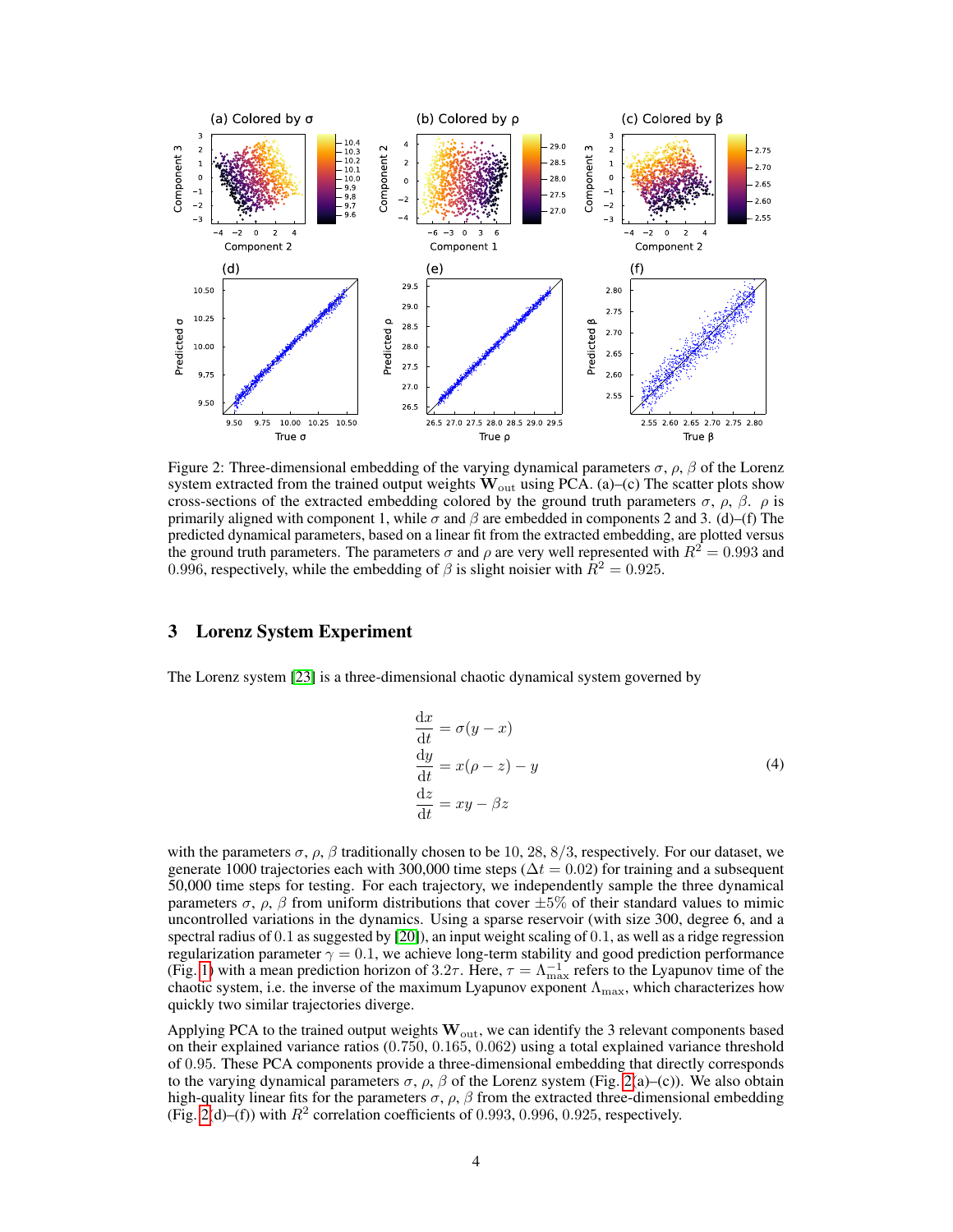# 4 Conclusion

We have empirically confirmed that parameters governing the dynamics of a nonlinear system are encoded in the readout layer of a trained ESN and have demonstrated a method for extracting an embedding of the varying dynamical parameters using PCA. Our proposed method for analyzing data from dynamical systems, including chaotic systems, provides a fast and computationally inexpensive approach for both predicting future states and understanding the uncontrolled variables causing variations in the dynamics. While our method only extracts a latent embedding of the dynamical parameters without an explicit symbolic interpretation, the geometry of this embedding is already very informative on its own: trajectories with similar dynamics are embedded nearby; each relevant component of the embedding corresponds to a varying parameter; and the intrinsic dimensionality of the embedding manifold (i.e. the number of relevant components) gives the number of varying parameters. Given the extracted embedding, it should also be feasible to approximately reconstruct ESN output weights as a function of the identified dynamical parameters, effectively creating a tunable model for the dynamics learned from the data. This would aid in directly interpreting unknown dynamical parameters extracted using our method, so we hope to further explore this direction in the near future. Also, because our approach builds on top of standard ESN training methods, it would be straightforward to adapt for any applications where ESNs are currently being used purely for prediction. These applications include modeling EEG signals [\[24\]](#page-6-5), making atmospheric climate predictions [\[25\]](#page-6-6), and scaling up ESNs to model high-dimensional chaotic attractors [\[21\]](#page-6-2). As such, we plan to test our method on a wider variety of examples, including systems exhibiting spatiotemporal chaos, as well as investigate the effects of noise on our approach.

# Acknowledgments and Disclosure of Funding

We would like to acknowledge useful discussions with Rumen Dangovski, Samuel Kim, Andrew Ma, and Charlotte Loh, and Dr. John Rickert. This research is supported in part by the U.S. Department of Defense through the National Defense Science & Engineering Graduate Fellowship (NDSEG) Program and the Center for Excellence in Education (CEE) through the Research Science Institute (RSI) summer program. This work is further supported in part by the National Science Foundation under Cooperative Agreement PHY-2019786 (The NSF AI Institute for Artificial Intelligence and Fundamental Interactions,  $http://iaifi.org/)$  $http://iaifi.org/)$ . It is also based upon work supported in part by the U.S. Army Research Office through the Institute for Soldier Nanotechnologies at MIT, under Collaborative Agreement Number W911NF-18-2-0048.

## References

- <span id="page-4-0"></span>[1] Steven L. Brunton and J. Nathan Kutz. *Data-Driven Science and Engineering: Machine Learning, Dynamical Systems, and Control*. Cambridge University Press, 2019. doi: 10.1017/ 9781108380690.
- <span id="page-4-1"></span>[2] Yong Yu, Xiaosheng Si, Changhua Hu, and Jianxun Zhang. A review of recurrent neural networks: Lstm cells and network architectures. *Neural Comput.*, 31(7):1235–1270, July 2019. ISSN 0899-7667. doi: 10.1162/neco\_a\_01199. URL [https://doi.org/10.1162/neco\\_a\\_](https://doi.org/10.1162/neco_a_01199) [01199](https://doi.org/10.1162/neco_a_01199).
- [3] Ricky T. Q. Chen, Yulia Rubanova, Jesse Bettencourt, and David K Duvenaud. Neural ordinary differential equations. In S. Bengio, H. Wallach, H. Larochelle, K. Grauman, N. Cesa-Bianchi, and R. Garnett, editors, *Advances in Neural Information Processing Systems*, volume 31. Curran Associates, Inc., 2018. URL [https://proceedings.neurips.cc/paper/2018/](https://proceedings.neurips.cc/paper/2018/file/69386f6bb1dfed68692a24c8686939b9-Paper.pdf) [file/69386f6bb1dfed68692a24c8686939b9-Paper.pdf](https://proceedings.neurips.cc/paper/2018/file/69386f6bb1dfed68692a24c8686939b9-Paper.pdf).
- <span id="page-4-2"></span>[4] Hamidreza Eivazi, Luca Guastoni, Philipp Schlatter, Hossein Azizpour, and Ricardo Vinuesa. Recurrent neural networks and koopman-based frameworks for temporal predictions in a low-order model of turbulence. *International Journal of Heat and Fluid Flow*, 90:108816, 2021. ISSN 0142-727X. doi: https://doi.org/10.1016/j.ijheatfluidflow.2021.108816. URL <https://www.sciencedirect.com/science/article/pii/S0142727X21000461>.
- <span id="page-4-3"></span>[5] Steven L. Brunton, Joshua L. Proctor, and J. Nathan Kutz. Discovering governing equations from data by sparse identification of nonlinear dynamical systems. *Proceedings of*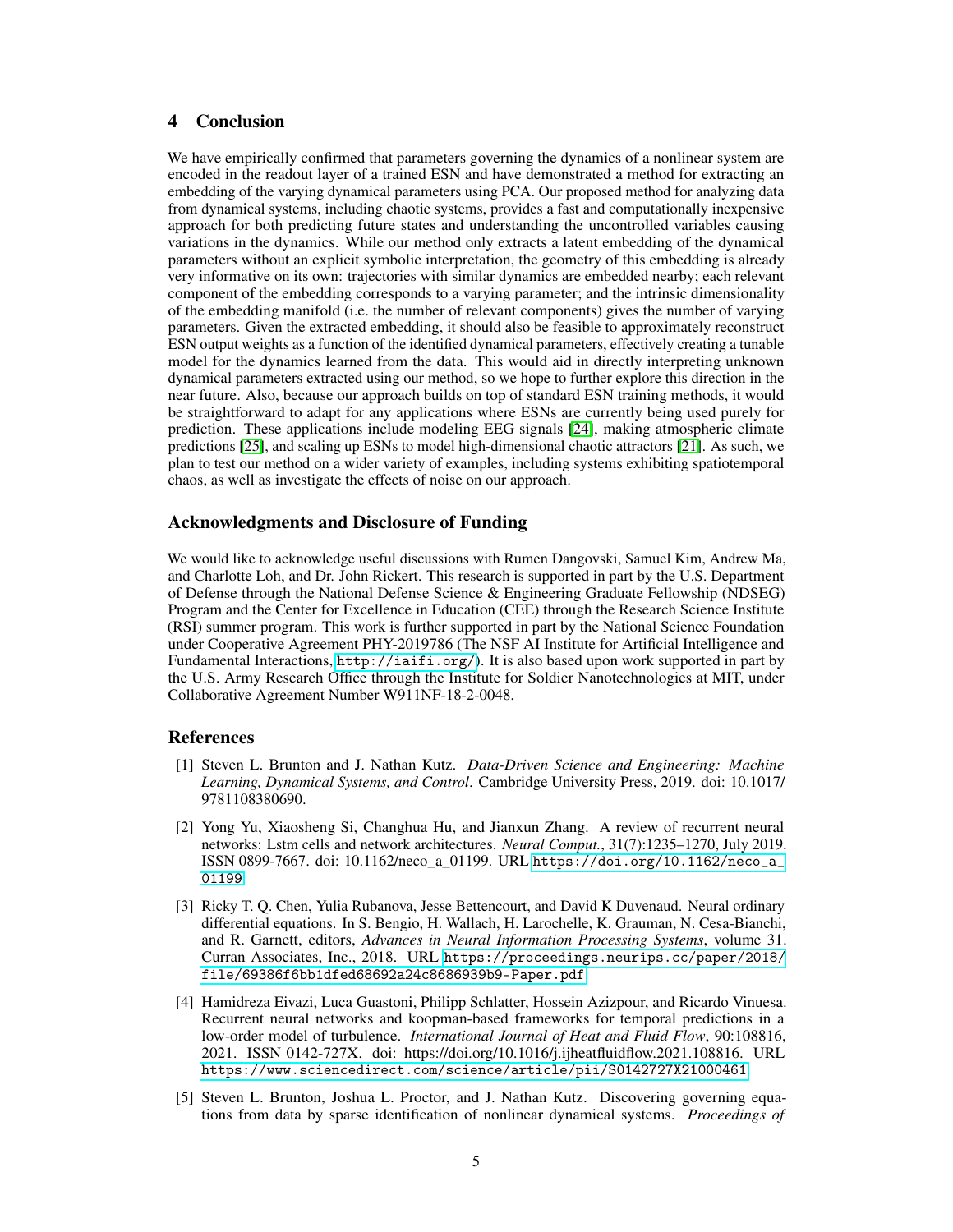*the National Academy of Sciences*, 113(15):3932–3937, 2016. ISSN 0027-8424. doi: 10.1073/pnas.1517384113. URL <https://www.pnas.org/content/113/15/3932>.

- [6] S. Rudy, A. Alla, S. Brunton, and J. Kutz. Data-driven identification of parametric partial differential equations. *SIAM Journal on Applied Dynamical Systems*, 18(2):643–660, 2019. doi: 10.1137/18M1191944. URL <https://doi.org/10.1137/18M1191944>.
- [7] Kathleen Champion, Bethany Lusch, J. Nathan Kutz, and Steven L. Brunton. Data-driven discovery of coordinates and governing equations. *Proceedings of the National Academy of Sciences*, 116(45):22445–22451, 2019. ISSN 0027-8424. doi: 10.1073/pnas.1906995116. URL <https://www.pnas.org/content/116/45/22445>.
- [8] Kadierdan Kaheman, J. Nathan Kutz, and Steven L. Brunton. SINDy-PI: a robust algorithm for parallel implicit sparse identification of nonlinear dynamics. *Proceedings of the Royal Society A: Mathematical, Physical and Engineering Sciences*, 476(2242):20200279, 2020. doi: 10.1098/rspa.2020.0279. URL [https://royalsocietypublishing.org/doi/abs/](https://royalsocietypublishing.org/doi/abs/10.1098/rspa.2020.0279) [10.1098/rspa.2020.0279](https://royalsocietypublishing.org/doi/abs/10.1098/rspa.2020.0279).
- <span id="page-5-0"></span>[9] Peter Y. Lu, Joan Ariño, and Marin Soljačić. Discovering sparse interpretable dynamics from partial observations, 2021.
- <span id="page-5-1"></span>[10] Alexandre Mauroy, Yoshihiko Susuki, and Igor Mezic.´ *The Koopman Operator in Systems and Control: Concepts, Methodologies, and Applications*. Springer International Publishing, Cham, 2020. ISBN 978-3-030-35713-9. doi: 10.1007/978-3-030-35713-9\_1. URL [https:](https://doi.org/10.1007/978-3-030-35713-9_1) [//doi.org/10.1007/978-3-030-35713-9\\_1](https://doi.org/10.1007/978-3-030-35713-9_1).
- [11] Carl Folkestad, Daniel Pastor, Igor Mezic, Ryan Mohr, Maria Fonoberova, and Joel Burdick. Extended dynamic mode decomposition with learned Koopman eigenfunctions for prediction and control. In *2020 American Control Conference (ACC)*, pages 3906–3913, 2020. doi: 10.23919/ACC45564.2020.9147729.
- [12] Steven L. Brunton, Marko Budišic, Eurika Kaiser, and J. Nathan Kutz. Modern Koopman theory ´ for dynamical systems, 2021.
- <span id="page-5-2"></span>[13] Naoya Takeishi, Yoshinobu Kawahara, and Takehisa Yairi. Learning Koopman invariant subspaces for dynamic mode decomposition. In I. Guyon, U. V. Luxburg, S. Bengio, H. Wallach, R. Fergus, S. Vishwanathan, and R. Garnett, editors, *Advances in Neural Information Processing Systems*, volume 30. Curran Associates, Inc., 2017. URL [https://proceedings.neurips.](https://proceedings.neurips.cc/paper/2017/file/3a835d3215755c435ef4fe9965a3f2a0-Paper.pdf) [cc/paper/2017/file/3a835d3215755c435ef4fe9965a3f2a0-Paper.pdf](https://proceedings.neurips.cc/paper/2017/file/3a835d3215755c435ef4fe9965a3f2a0-Paper.pdf).
- <span id="page-5-3"></span>[14] David Zheng, Vinson Luo, Jiajun Wu, and Joshua B. Tenenbaum. Unsupervised Learning of Latent Physical Properties Using Perception-Prediction Networks. In *Conference on Uncertainty in Artificial Intelligence*, 2018. URL [http://auai.org/uai2018/proceedings/papers/](http://auai.org/uai2018/proceedings/papers/191.pdf) [191.pdf](http://auai.org/uai2018/proceedings/papers/191.pdf).
- <span id="page-5-4"></span>[15] Peter Y. Lu, Samuel Kim, and Marin Soljačić. Extracting interpretable physical parameters from spatiotemporal systems using unsupervised learning. *Phys. Rev. X*, 10:031056, Sep 2020. doi: 10.1103/PhysRevX.10.031056. URL [https://link.aps.org/doi/10.1103/](https://link.aps.org/doi/10.1103/PhysRevX.10.031056) [PhysRevX.10.031056](https://link.aps.org/doi/10.1103/PhysRevX.10.031056).
- <span id="page-5-5"></span>[16] Herbert Jaeger. The "echo state" approach to analysing and training recurrent neural networkswith an erratum note. *Bonn, Germany: German National Research Center for Information Technology GMD Technical Report*, 148(34):13, 2001.
- <span id="page-5-6"></span>[17] Mantas Lukoševičius and Herbert Jaeger. Reservoir computing approaches to recurrent neural network training. *Computer Science Review*, 3(3):127–149, 2009. ISSN 1574-0137. doi: https:// doi.org/10.1016/j.cosrev.2009.03.005. URL [https://www.sciencedirect.com/science/](https://www.sciencedirect.com/science/article/pii/S1574013709000173) [article/pii/S1574013709000173](https://www.sciencedirect.com/science/article/pii/S1574013709000173).
- <span id="page-5-7"></span>[18] Herbert Jaeger and Harald Haas. Harnessing nonlinearity: Predicting chaotic systems and saving energy in wireless communication. *Science*, 304(5667):78–80, 2004. doi: 10.1126/science. 1091277. URL <https://www.science.org/doi/abs/10.1126/science.1091277>.